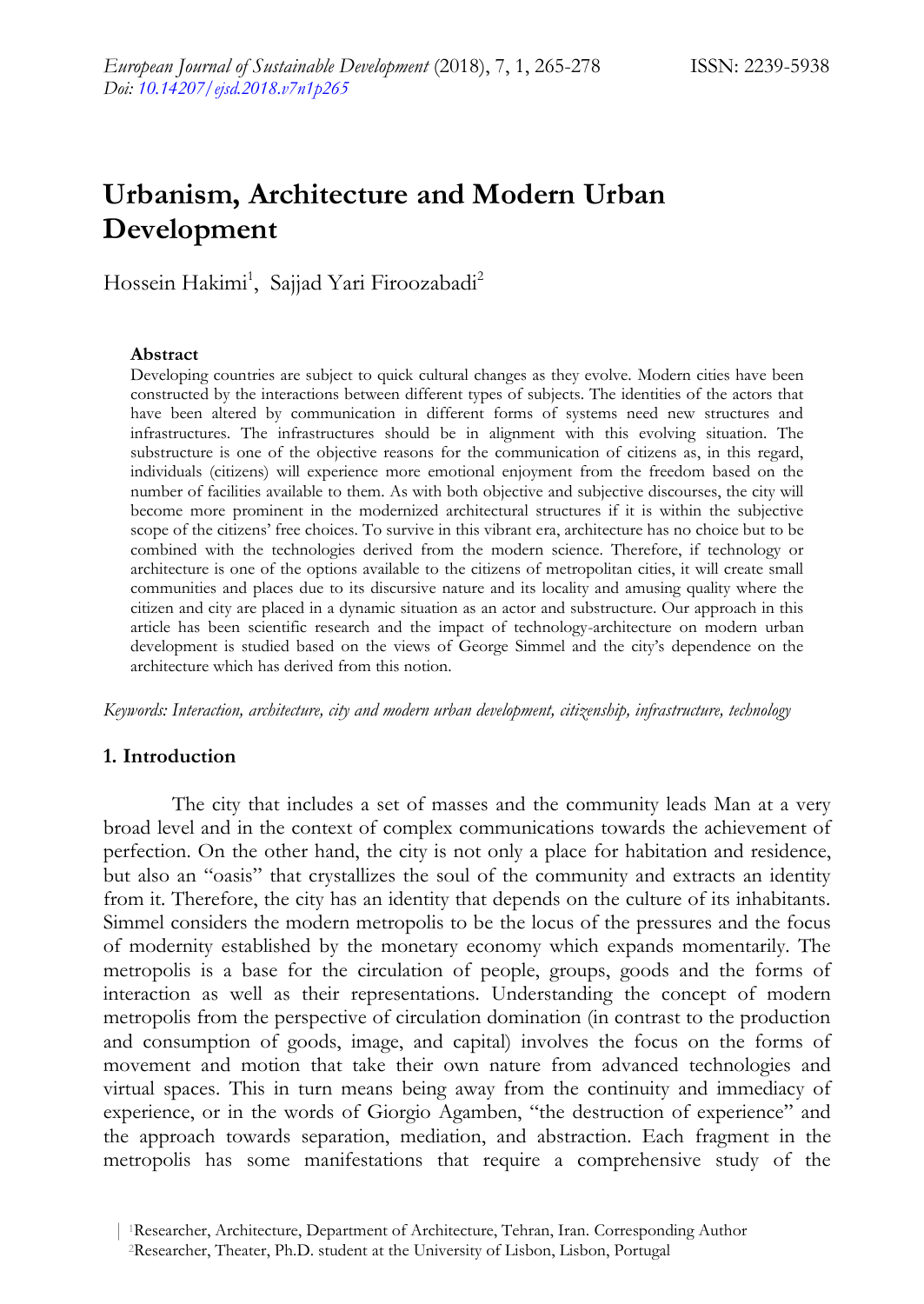perspective of the humanities. In this study, the gap or connectivity that has occurred in metropolises in the era of the virtually absolute domination of virtualism will be addressed in cultural spheres and specifically in architecture. Given that the nature of the city is a realistic representation of theatrical-human movements, it can become the location or neighborhood for the citizen (the addressee) where the architecture and "infrastructure" are crucial variables and components for their appearance. The effects of location and architecture on the human fragmentation or gathering in the real sphere and the interrelationship of these components with metropolis will be examined as well.

### **2. Practical Concepts**

In its current state, every city has gone through a process and should also move forward with its internal developments and productions. According to Lewis Virsha, the city is "a large and dense phenomenon with a permanent and social habitat which is heterogeneous in demographic terms." From Max Weber"s perspective: "It is a closed and dense habitat". Robert Ezra Park says: "The city is the result of competition in the natural environment." Moreover, in more recent theories, the cities are the growth machines (growth, development and change) and these growths and changes create cities with different characteristics known as "techno-polis or metropolis". The identity of the new cities has undergone radical changes due to the authority of the discourse of virtual place and, in their essence, these changes involve some necessities when all the elements of a city must be in line with this modern sense of dynamism, especially in the field of "infrastructure". In his essay titled "The Metropolis and the Spiritual Life", Simmel writes that "a metropolis is the place where the contemporary culture is revealed in its original and most complete form. The metropolises focus on the ways in which social differentiation is influenced by the separation of all aspects of everyday social relationships" (Metropolis and the Spiritual Life – 1993). With an idealistic glance, the cities are the outcome of the era of industry and technology, all the elements of which depend on the definitions of actions and interactions. In different ways, the architecture and structures (i.e. infrastructure) which are the main pillars of the city"s body and texture have moved beyond this level and has transferred the city from the virtual and simulated world based on real data (i.e. the size and plan based on reality) and has turned it into a real and objective subject. This means that "we walk in today"s city in two worlds (or realities): the reality and the simulated reality that is a simulation-driven structure and does not have the dynamism of the virtual domain." Architecture can include a measurable space that is solidified and established or a set of relationships that are in a tangible space between humans in an orderly manner. Thus, the architecture includes a set of requirements and views the user as a mechanical object such as general (for example, a mosque) and partial functions (for example: the entrance, the hallway, the courtyard, the washing-room, the nave). The structural combination branch consists of a set of elements and building blocks that guarantee the stability and resistance of the building against any transformative or destructive static phenomena. The conceptual combination branch includes all the features of a form that in each case identify the concepts that determine social identity such as the proportions, geometry, decor, balance, contour, contradiction, symmetry, rhythm, filled and empty spaces, and open,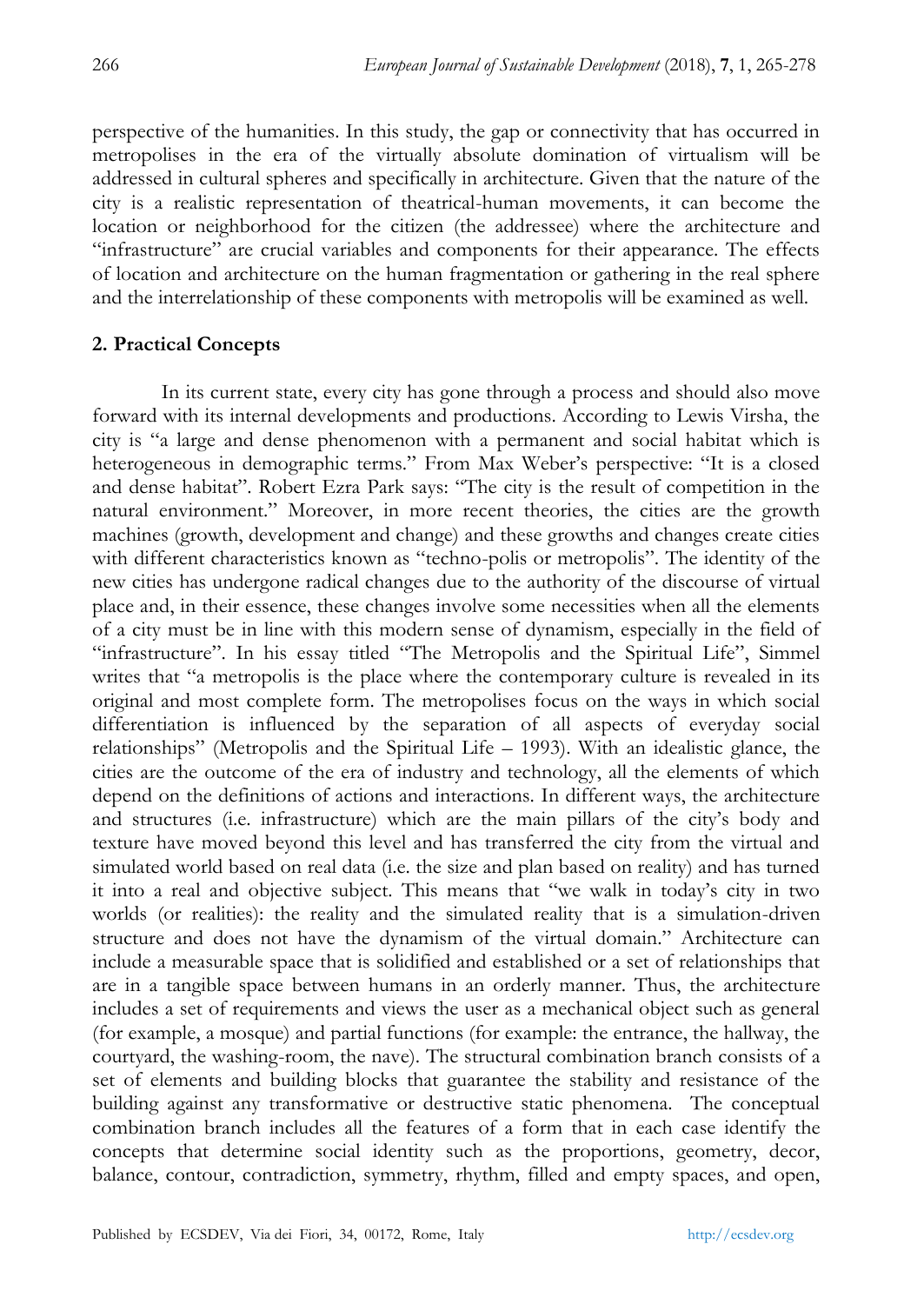half-opened and closed spaces. The physical combination branch encompasses all physical or bodily entities that can be measured and the environmental combination branch includes all the two-way and dynamic relations existing between the building and environment. Meanwhile, the sum of the established relationships between "culture" and "social interactions" is also part of this confrontation. The infrastructure (both in the context of the concept and structure) is one of the objective reasons for social and citizenship communication. This proposition also plays the role of the hypothesis and has a referable function in other cases. The neighborhoods are set as an objective phenomenon within a subjective discourse in the cultural "infrastructure" of the modernized metropolis. They can be a place for social gatherings from the realm of objectivity and the conscious human being (that is, the active agent) or rather the citizen is at the center of all collective and artificial human gatherings.

## **3. City (Polis) [City, Architecture, Space]**

The Polis manifested its rational aspect in the glorious history of the golden age in ancient Greece with its rules and social classifications and, more importantly, by giving freedom to the slaves. "From the eighth century BC, Greece was organized into a state called Polis. The urban community and its religious ceremonies and the dominant ideologies of that era held festivals to revere and glorify the gods that enjoyed great popularity among the people, including the Dionysus for glorifying the god of wine, fertility and dance. This was a product from the Eleutherae village at the border between Attica and a region of Boeotia as a part of Athens with a long-standing feud with Thebes. This was turned into a habit that slowly gained some popularity in the city. These celebrations were held in several seasons for good harvests during the season of the dead and the rainy months of the year for a few weeks" (Easterling-8). The conceptobject called the city (Polis) produced a subject called the form-space that was institutionalized and manifested within the shortest period of time after its structural emergence in Athens. There were an inseparable pair and two domains of formation and representation. The most obvious dividing lines of these two phenomena which are the product of human geographic coexistence are the conscious man (the active agent) and the city and the space as an environment that takes shape by the interaction of actions, occurrences and relationships. These examples are somewhat complex and cannot be depicted. Perhaps, this is why the city is an environment perceived as a metaphor that occupies the human environment with many phenomena that we call "reality". We cannot understand all of these phenomena simultaneously and human beings only understand part of them. These perceptible phenomena, which are independent of us, are "objectivity." Space is part of the reality of the environment which is in the category of objectivity and has a form and function as with other phenomena in the category of objectivity. Not only it exists as an object independent of humanity and interacts with human beings, but it also has subjectivity in the form of a mental image. One's perception of the social and personal environment is a fundamental aspect of one"s use of space. In fact, space is considered as an aspect of human existence in interaction with the different dimensions of "being-in-the-world" and life in plain words". Schultz quotes Heidegger and states: "You cannot separate man and space from each other. Space is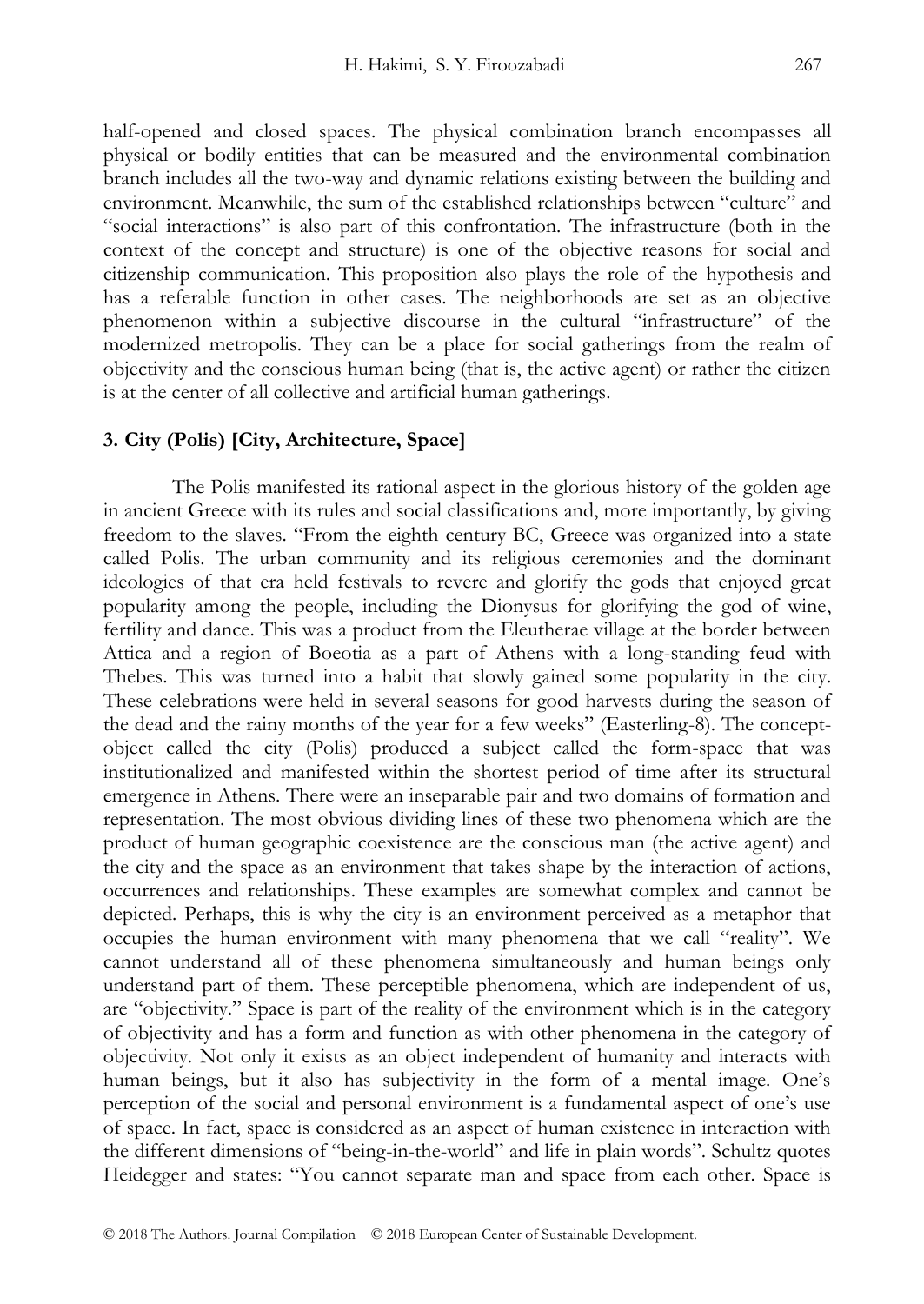neither an apparent object nor an innate internal perception. In this view, we can no longer consider space as an absolute or the absolute mind; rather, like any other phenomenon, it should be considered to have some hierarchies. Such an impression of space in the face of man constitutes it both as an objectivity being independent of Man that is perceived by him and a mental unit belonging to Man which is associated with that objectivity and highlights the concept of "place".

While modernists regard space as a phenomenon in line with the social purposes and, consequently, a function of social project structure, the postmodern scholars regard space as an independent and self-evident phenomenon that must be necessarily shaped according to the goals and principles of aesthetics. It does not even convey any universal and social goal other than the achievement of the endless and "neutral" beauty as a goal in itself.

## **4. The unstoppable social-urban modernization and the status of the concept of "experience"**

In an essay titled "The Nature of Language", Heidegger writes: "Experience as something that is either physical, human or divine, means that something happens to us, and inflicts on us, dominates us, and makes us immersed in it and makes us change" (Agamben, 2012, 28). Therefore, experience is not ours; rather, it has an ontological precedence over our existence and decision. This means our experiential decision and practice do not create experience. Nevertheless, according to Agamben, the experience gained from the continuous individual-urbanism and modernization is something present, uninterrupted, direct, and personal. In the culture of our times, people are more distant and continue to give it a lower credit. There is no sign of the "first-hand experience" that formed the core of the social and intellectual life of the past generations when people achieved it by coming together. Like Benjamin, Agamben considers the main property of the contemporary times to be the devastation or the loss of the possibility of experience. He states: "The vulgarity and simplicity of everyday life is such that events can no longer be experienced in their own essence, but they can only be "passed down" or one can be unknowingly touched by them (Ibid., 2012, 55-56). He also believes that "the possibility of experience and the possibility of narrating experiences (and, consequently, the possibility of writing a personal autobiography) has been taken from the modern Man" (Ibid., 2012, 67).

However, in Simmel"s terms, this personal and citizenship experience occurs in four forms in the social context at the heart of architectural structures and in the process of modernization or the new society: 1. The formal transition of the legal responsibilities from the groups to personal and individual responsibilities 2. The transition from the small-scale organizations combined with the homogeneity of activities between members to larger institutions at macro level combined with heterogeneity between members. 3. The move from shared beliefs, even at the lowest levels associated with sharing mental activities and allowing individual intellectual achievements to be made possible. 4. Transition from compulsory social groups based on location and birth towards the formation of social groups where volunteers share common interests, such as labor organizations, feminist groups, and others cliques which are organized more individually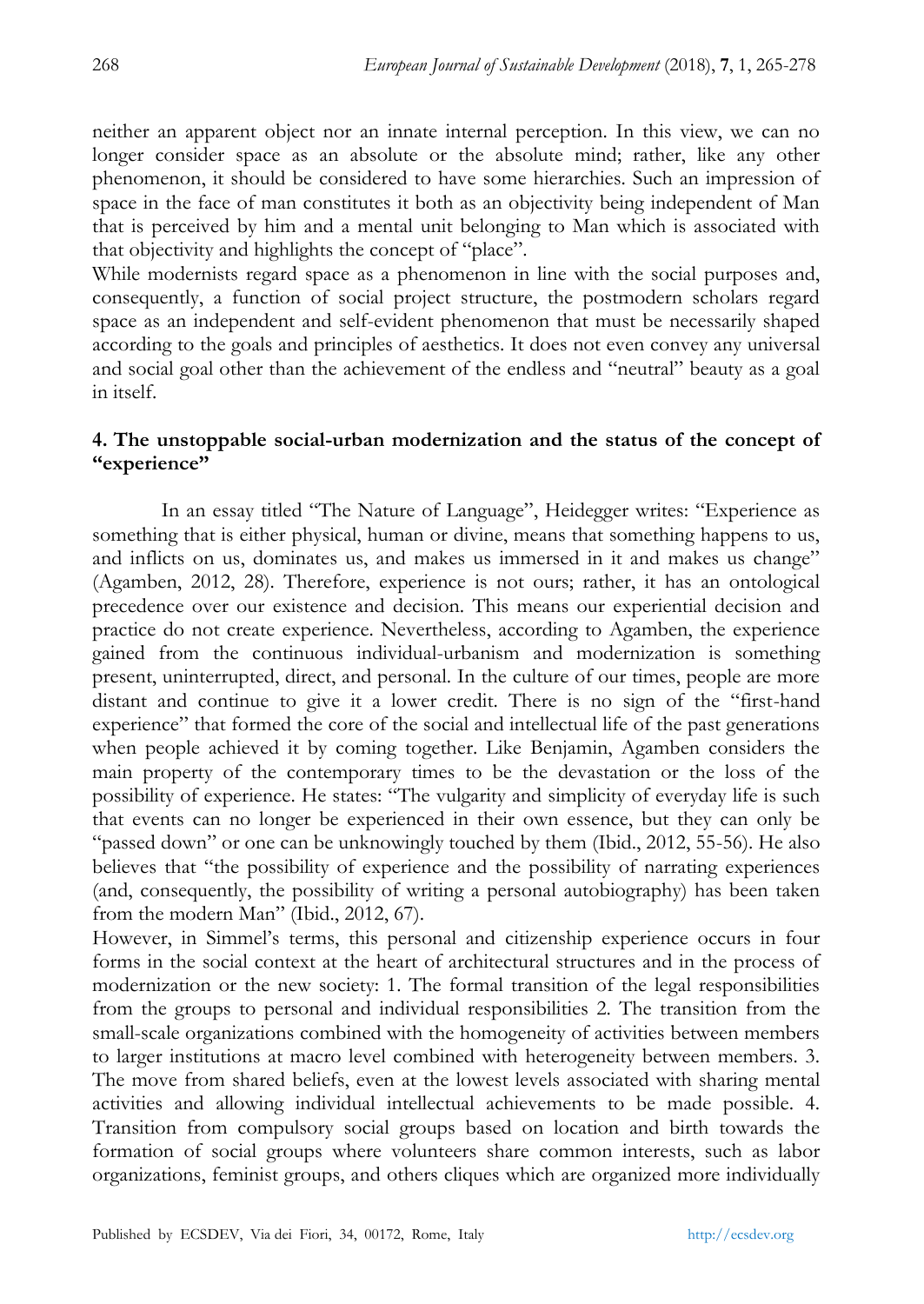and internally and also have a group solidarity" (Metropolis and the Mental Life – 1992). Simmel considers the modern experience as a discrete and transitory time in which the moment of escape and the perception of presence come together. He also considers the place (metropolis) as the dialectics of distance and proximity and considers causation as probability, occurrence, and accident (Ritz-2005-763). This central dimension of Simmel"s analysis is about the culture of modernity in which the tendency for a growing social distinction is accompanied by a wide gap between the culture of action and the subject-centered culture. The main cores associated with this analysis are the metropolis and the advanced monetary economy.

"In the domain of the experience of modernity and in the sphere of circulation, exchange and consumption, one must focus on areas where the category of class, gender and ethnicity are often neglected. This is most obvious in the field of the circulation, where the things circulating are not related or connected to the people whose circumstances and conditions are involved in the process of circulation and exchange" (Freibersi, 2005, 27-28).

# **5. Liberty as a modernistic–metropolitan component [architecture, urban development]**

Simmell: "Liberty is a problem that emanates from the expansion of social solidarity (freedom is a social and functional rather than individual or subjective state). All cities produce forces that both threaten and encourage the individual"s new aspirations. This means that cities support individuality by supporting an extreme degree of specialization, while the division of labor threatens individualism" (The Philosophy of Money, 2004. 165). In response to the exploitative success brought about by the specialized division of labor for the citizens, new urban living conditions have given rise to a new range of individuality that stands in opposition to the massive depersonalization or even personalized cultural means. Furthermore, they sometimes consider themselves as the lords of the media or even the source of the production of new customs and signs (showmen, politicians, the proponents of any disturbance in any custom or laws such as human stability, etc.). What is even more dangerous (in my opinion) is social individuality which is represented in the form of signs of personal traits and strange characters (chaotic or anarchist or even in a permanent unconscious opposition). This is why there is antagonism between the two in the ideal of individualism. There is a correlation between the "self-determination" of the eighteenth-century libertarian uprising against the traditional constraints or the other "self" in the aspiration of individuality coupled with the romanticism of the nineteenth century and the promotion of specialized professions. These individualistic products aimed at structuring the center of metropolises represent the topical or specialized gathering of these individuals and will be dynamic and rational so long as the collective interests (i.e. individuals in the community) and the group interests (i.e. common groups) are discussed. Here, Simmel holds another belief: "Instead of trying to produce a systemic and conceptual thought about modernity, he tried to create a space for experiencing the modern life that can lead to a modern framework for the life in new societies. He sought social experience in a social life, based on which the modern society could be depicted not as a single entity but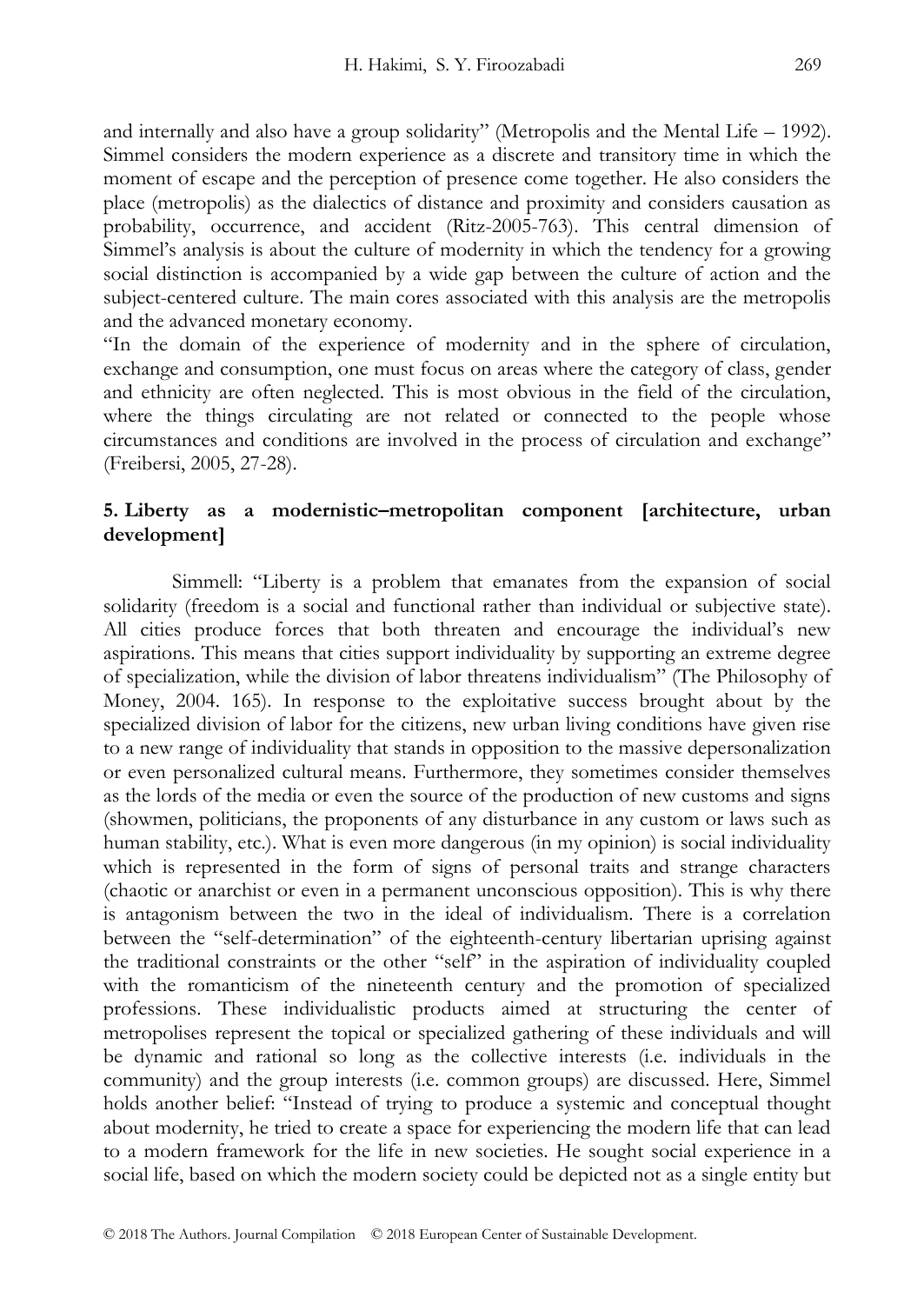as a reciprocal set of interactivity and interactive forms. In his opinion, "the forms are the aspects of the sciences studying human action that enable the production of society and sociology" (Farizabi, 2005, 16). The molds are in the form of architecture or the revealed visions of citizens! In today"s form, the frames require more convergence because the invitation of a citizen and audience to the place or geography of the formplace means that he should be moved from point A to point B. Now, consider the Simmelian notion: "Life in metropolises is possible only with the rationality and application of rational powers such as computation, time and order; otherwise, life in such cities is not possible" (Metropolis and mental life -1992). Now, if we imagine this architectural request in the citizen"s participation in observing it from the standpoint of individuality in the Simmelian metropolis, then we would be caught in a trap which is the result of an abstract distance. He (Simmel) emphasizes the creation of the individual and individuality in the city, because a person can be freed from the prehistoric or traditional collective belongings in the city to find his personal identity. A person is brought under the pressure of various forces in the city, in which he creates an unbelievable feeling which leads him to a corner and causes him to distance himself from others. Thus, in modern metropolis, individualism has become a major source for the process of social differentiation and can create many urban identities" (Fukuhi-2004 – 177).

As two places of collision, the neighborhood and architecture can reduce or rationalize these real and abstract distances, part of which are seen today in the absence of movement from any point to other points or places. If we consider the new forms of internet-based jobs and the absence of employees at workplace as well as the virtual bureaucracy and the elimination of referrals of clients to offices, there is a new locus for the production of a widespread range of exciting entertainments and, more importantly, virtual spaces where the citizens of any age can symbolize, show or even institutionalize any form or a major part of their emotional–sexual drives. As anticipated by Simmel who had depicted this reality a hundred years ago within a theory about the era of individual liberties with the monetary system, the numerous urban identities found in social determinants and monetary value-based exchanges are either multiplied or reduced in a fluctuation. The superstructures derived from the monetary systems directly discuss how citizens (actors) are influential in such a way that every citizen (actor) views himself trapped in the virtual reality of the actual products of the metropolis at the unique moment of his choice. However, he also believed that "the collapse of individual culture through the complete victory of objective culture will be the cause of the strong and bizarre hatred that the preachers of extreme individualism and mostly Nietzsche have gained from the metropolis" (Craibe, 2005, 286).

Now, let us raise this question again: what can the neighborhood and architecture do as a place for the conjunction of citizenship activists in this highly volatile era of virtual infrastructures?

The future in which the neighborhood or architecture can be objectified is the freedom that the metropolis (city) and its belongings (neighborhood and architecture) have demanded, because the neighborhood is a reflective mirror of the representation of all the past and future potentials of a city throughout all ages!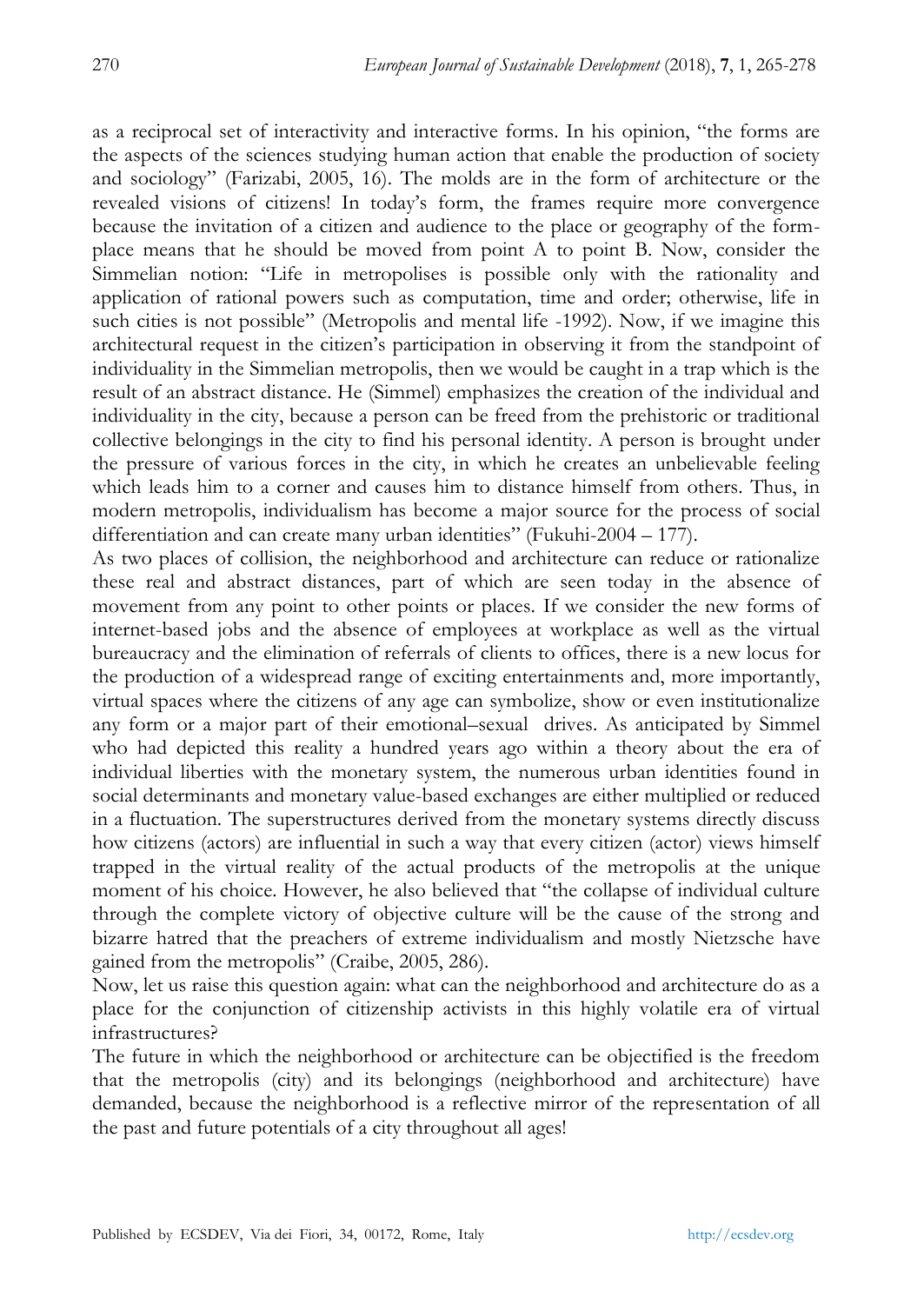#### **6. The Simmelian metropolis and the individuality of freedom**

"Metropolis is a conceptual location emerging and functioning due to the gap between the objective and cultural cultures of the mind caused by the monetary economy and the division of labor. The metropolitan experience of people is coupled with the new business and displacement in social opportunities and the speed of contact with others. Changes made in the perception and understanding of modern metropolitan areas are partly due to the fact that the viewer-audience and the images of objects, street and exhibition sites are movable. Everything is in motion or everything is founded on movement (Metropolis and the Metropolis Life – 1992). The tragedy as noted by Simmel is where the objective culture has taken over all aspects of life and has overcome the creative spirit of the modern individual. In Aristotle"s view, the tragedy is where the imitation of virtue culminated in the fate of the certainty. In this sense, the tragedy in the present era is where human questions are left unresolved, so that perhaps a new fate with a new function will allow the accumulation of constantly changing foundations. Nevertheless, architecture is where the tragedy of individualism is multiplied in the metropolis scenes in the unoriginal forms of theater (types of choreographies, theaters, apartments, happenings, the axial objects, the environment, the creation of cyborgs, online theater, etc.) where these individual or citizenship differences are brought together! [What is the most important component of this gathering: the metropolitan citizen"s autonomy, the applied and interactive architecture or the different forms of urban dynamism!?]. Consider this delicate point of view suggested by Simmel: "... at the same time, in the metropolis, there is an explanation that reduces the effects and influences of modern and everyday life on the self-consciousness of individuals; on this basis, the individual resists the heavy forces of the objective culture" (Wendenberg, 2007, 45-60). When does one get tired of the images of objects, street landscapes and exhibitions to resist subsequently? "The urban Man of the Simmelian metropolis nurtures an organ that protects him against the threatening events and contradictions of the external environment (outside the individuality of citizenship and the virtual and secure environment of the metropolis) that could eradicate him. He reacts with his own brain, not with his heart, thus the metropolises are deeply embedded in the monetary economy (because they are developing and reintroducing the doctrines that make the brain a means of observing and calculating). The complexity of the life of cities forces us to value punctuality, accountability, and accuracy and turn the world into a mathematical problem. A city-dweller (or perhaps the citizen) is a person who avoids getting involved with emotions on the one hand and protects himself from the negligence of the other side by adopting a cautious attitude towards others. Therefore, although individuals are physically close together, they are psychologically isolated and independent of others which makes it possible for a person to have a great deal of freedom" (Sherbethian-Simmel as a sociologist of modernism).

The theory: if the city and architecture can influence and persuade the minds in their reflection of objectivity to come closer, the consequence would be the physical beings (or individualities) with an abstract distance and the real distance influenced by the space derived from the architectural physics and the spirit of the city. They will meet each other again and then they will have a tangible understanding (a simple sense and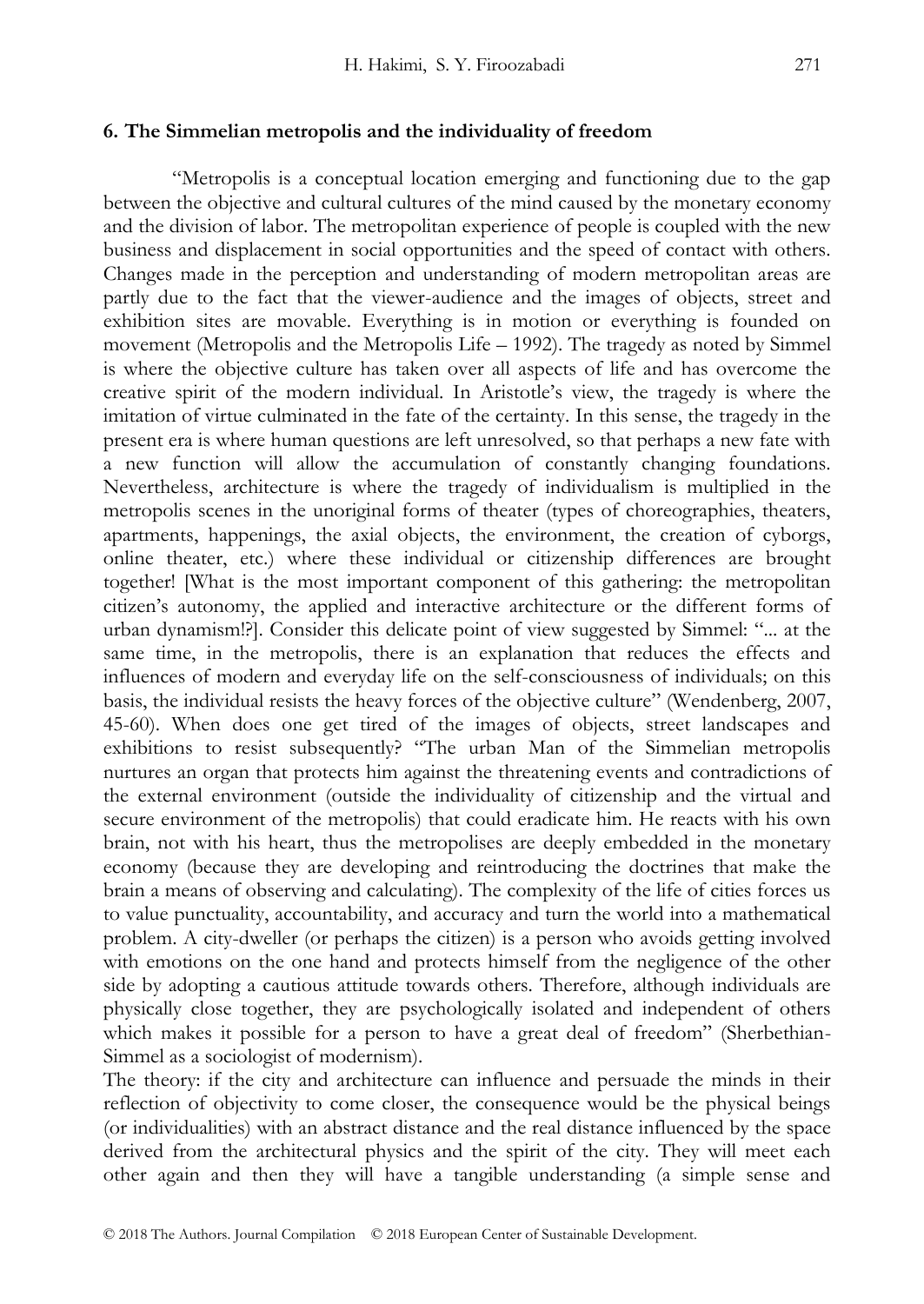touchable reality) of the real metropolitan life.

Your city will call you for the reconstruction and consolidation of the shape in which you can live. You will also rebuild yourselves. Resolve upon who you are and the city around you will take the fixed form. In this respect, one has to resolve upon the essence of a city. Your identity will be before your eyes as a triangulated map. Cities are unlike the villages and settlements, which are naturally moldable. We can shape them in our imagination and they shape us, in turn, by their resistance against our attempt to impose our own form on them. In other words, life in the city seems to be a kind of art, and we need artistic and light vocabularies to impede the particular human and material relationship that exists in the continuous creative play of urban life. As you imagine, the city holds the illusions, myths, dreams and real nightmares and can be more realistic than the hard city observed on the maps, statistics, and the monographs of urban sociology, demography and architecture.

In his book titled "Cities over the Edinburgh Tower", Patrick Gades pointed out that urban organism should be considered as a human mass constantly affected by its near and far-reaching points in the course of its transformation. Gades wanted all scientific findings to be used to achieve this goal. From his point of view, the city is a complex system composed of different structures and categories as an interdisciplinary subject. Therefore, the traditional methodology of urban planning should be pursued according to the practical model based on a professional and physical activity on the empirical perceptions and urban self-perception.

What will the research variables (neighborhood and architecture) needed for this metropolitan gathering of individuals? Blending with the latest technologies! Becoming the essence which is both the subject and object while being functionalist! The pure pursuit of amusement (the originality of amusement)! Become a technological realm! Duplicating the special and topical places! Or something that includes all these responses!?

In order to get closer to a functional and applied proposition, a definition of humanconstructed location oughtto be presented in the general field.

# **7. The public space or the human-constructed location [neighborhoods, architecture, infrastructure]**

The public space in the city needs to be defined in the form of architecture. In the definition of architecture, the general views and the exercise of power and the poetic form are avoided. On the other hand, in presenting or introducing the tools on which it is based, the mechanism of the efficiency of these tools and the definitive structure are addressed so that it can guarantee the input provided independently of the time and the particular place. Without trying to offer a definition for this "definition", we only refer to the point that the tastes and the spirit of building science and the technology of the use of materials for building materials are discussed regardless of these terms in the paper that we have before us. This important and abstract change helps the independence of the definition from time to place.

Accordingly, the public spaces in the city must be defined and designed in accordance with the city's culture and actions. In this sense, the suitable urban fabric can be created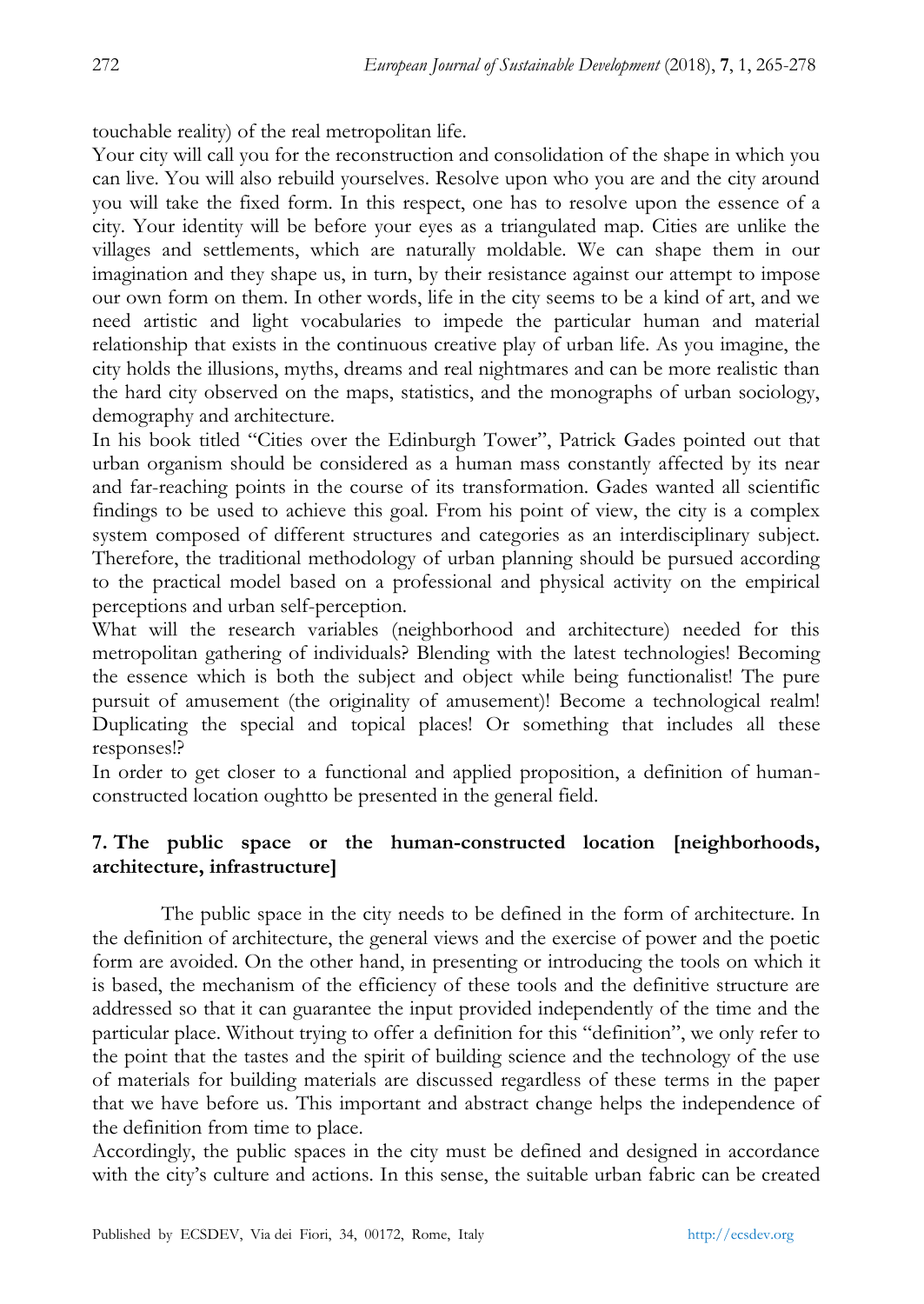commensurate with the culture of modernism and architecture-technology. The physical architecture is thus created in the city with regard to the social behaviors and the cultural and artistic uses with artistic or cultural motivations about the day-to-day events in the area of technology, human and civil relations as they are inherently unstable in time. However, they apparently seem to be functional and are considered as crucial components in the creation of architectural ambience. This set of relationships is also based on the ideas of human beings and their tastes, needs and values.

"The place of humans manifests, completes, and symbolizes their understanding of the environment and can also bring together or interconnect a number of meanings (Norberg Schultz, 79, 2012). "The indicator of the quality of every human-constructed place is an enclosure with spatial features." "In metaphysical thought, there is always something absent from the human relationship with the world, so there is always a kind of vacuum, intolerance, or empty space between man and the world and this empty space is called the place or ottos" (Agamben, 2012, 51).

Heidegger: "The spaces take their existence from the places and not the space" (ibid. 24). "Man-made places have a function of gathering and concentrating". This means the human being receives the environment and focuses it on buildings and objects (ibid. 27). By these definitions, a public space is something other than the environment or the structure of environments. A public space exists when it can overcome the balance between a collective identity (social or cultural) and a land. A metropolis is regarded as a laboratory for socialization when it makes something very special from the urban structure which is filled with emptiness like a sponge that absorbs and repels the airflow and constantly changes the extent of its cavity. The public space does not allow the use of any space and if anything can be changed in it, it would be a partial change and ownership. The public space has changed today and has become a venue. The only adjective that is most appropriate for the public location is "availability". It describes the availability of applications and the effects of discrimination. Thus, the public place accepts the intrusive or aggressive force even though it has not yet established its position and has not yet given up its freedom of movement (Isaac Joseph, 1984, 41).

A public space that includes any individuality with any interest is the most prone place to display and share a few things. A case in point is the latest local achievements (in any area) of the metropolis. The second item is bringing together all the tastes and subsequently giving equal rights to all the present citizens (actors) which means that they allow a pause to be formed between citizens by themselves as a result of their differences. The third quality is dividing the public spaces into specialized spaces by the notion that there are common properties and special categories in the generality of a location. The fourth quality is that the public space which is essentially a representation of the overall atmosphere of the metropolis is also the best place for the idea of urban development in modern metropolises as they need to present themselves by different forms of entertainment, fun and more importantly, in aesthetic forms by the artistcitizens to the other citizens and guests. The fifth element is that the public space that has given a nature and direction to the earth-ground in the form of combined architectural shapes can draw upon the steps and the use of various forms of steps to invoke a metaphorical view of the individual-economic distinctions of the citizens with regard to the contrast in its levels for the intervals of the minds.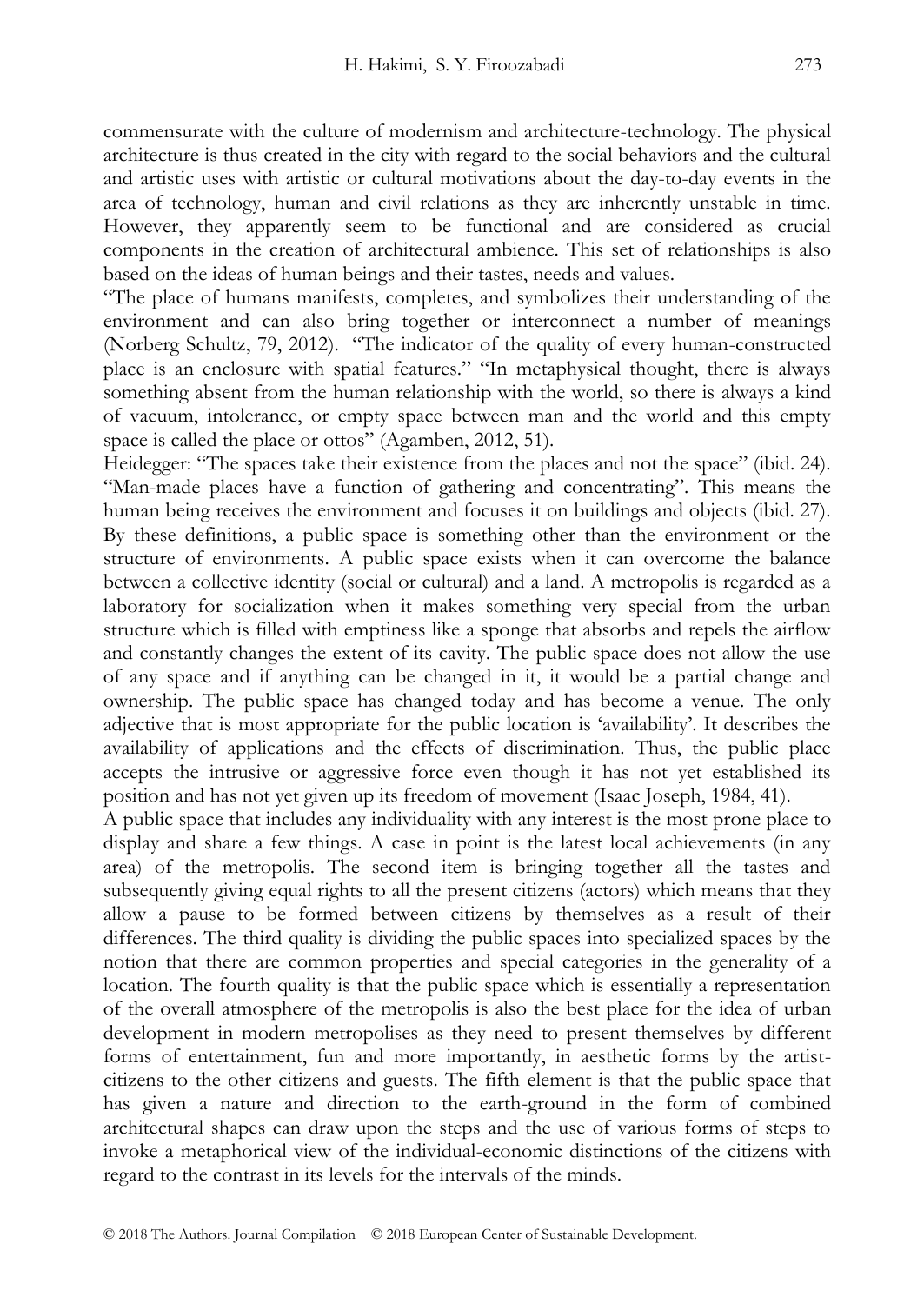This combination of individual identities in our public domain requires us to provide a definition for location-identity.

## **8. Location-identity (genius loci), money and the determination of the status of will**

Location: "What is meant by the location is clearly more than an abstraction. It is the general purpose of things which is made up of the objective materials, shapes, textures and colors. These things create an environmental quality which is the basis of the place. In general, a place has a character or atmosphere. Accordingly, a place is a qualitative phenomenon that we cannot reduce to smaller attributes like its spatial relations without losing its objective nature. The places that are complex and the qualitative totalities of a single nature cannot be described in terms of analytical and scientific concepts. In essence, science makes the realities more abstract in order to achieve objective and unbiased knowledge" (Norberg Schultz, 2012, 17). Martin Heidegger: "The place is the deep and complex aspect of human experience of the world." Gabrielle Marcel: "A person is not apart from his place; he is the same as the place." The relationship between man and place is based on a mutual and reciprocal interaction, and the same action in the future creates its memory and identity. The environment or the place creates the identity from two perspectives, one of which is the perceptual-cognitive aspect traced back to the subject of memories and the other item is the body which involves the sense of belonging to a special place. In this way, the spaces trigger different feelings among different individuals and the role of personality and past experiences of individuals is also effective in getting this feeling. The identity of the location is a part of a personal identity that grows through the direct experience of the physical environment. Thus, the identity is a reflection of the social and cultural aspects of the place-environment. For example, the link that one has to one"s place of birth, growth and life is the main source of individual and collective identity. Simmel holds that the aspects of formal places are deeply related to transient and variable (and even opposing) aspects in metropolitan relationships which are the aspects of closeness and farness, separation and connection, the border and openness, the fixedness and mobility, the attached and abstract location, the abstraction and places, the unity and detachment and the inside and outside. He also believes that the community is captured within a social geometry and cannot manifest itself as a whole. "Every human being lives at the confluence of several forms and not in all of them; thus, even the closest people to a person may conceal the most fundamental dimensions of their existence in modern society." (Metropolis and spiritual life  $-2005 - 279$ ). According to Simmel, modern life penetrates everything. Ironically, Simmel defines the dialectics of distance and proximity of the social distance as privacy and a certain distance in the monetary economy that seems to be related to the separation of people and objects as a monetary and metropolitan discourse. He also considers causality as a social, voluntary, and unpredicted category" (Frieszbi, 2005-279). As stated by Simmel, in the economic society, money has become a social instrument and has more power than any other kind of mental energy called reasoning which is free from emotions and feelings. In his view, the economic structure is part of the larger objective entity of society, which alienates the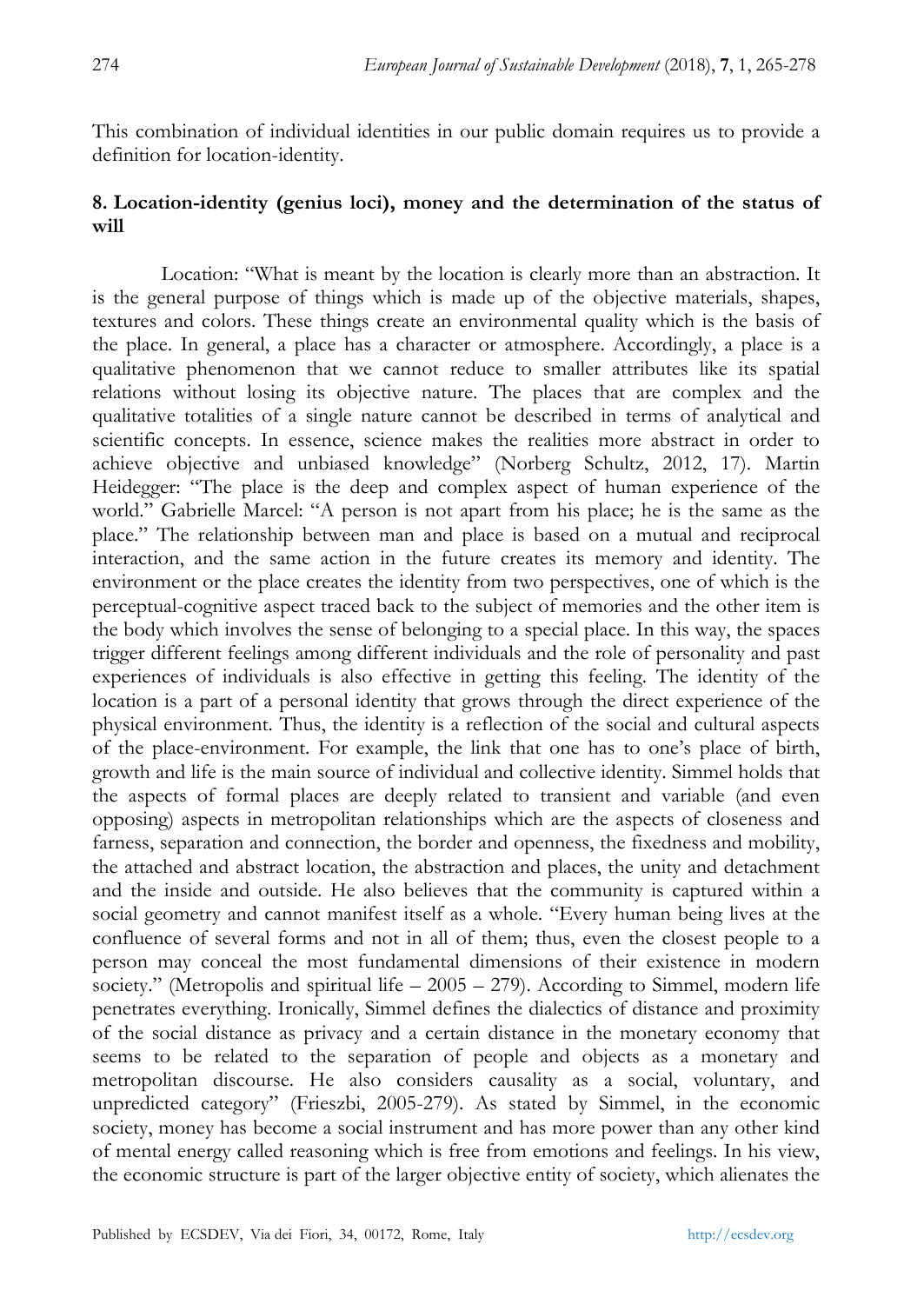mental nature of humankind. In his view, the objective nature of society that embraces the economy is inherent in human life and is unchangeable (Dileini  $-2010 - 186$ ). The wealth expands the direction of rationality towards the world (similar to Marx and Marx Weber), but this rationality might be distorted for some people who seek the money in an irrational way as a goal in itself. For example, a miserly citizen is a character or social category that knows happiness only in relation to money without having to own and use certain things. By separating emotional conflicts from economic transactions, the wealth makes it possible for business partners to grow in number. Freedom leads the individual to break the bonds of the first group (for example, family or tribe) and promotes individualism in this way. The money encourages one to adopt future-orientation as looking at the world in terms of novelty and speed and thus destroys the respect and attachment to relationships (Simmel, 1907: 344 quoted by Kiwisto, 1999: 175).

## **9. Sustainability and modern urban development [Sustainable Architecture, Modernism, Neighborhoods]**

As a modern approach to urban development, new urbanism takes into account the whole gamut of urban planning, design and architecture which are created in response to unstable neighborhoods. The Importance of the survey or analysis of this model is due to its impact on the planning at all levels and the consideration of socioeconomic and environmental issues. Michael Redcliffe considers the term "sustainable development" as an indication of ecological doctrines in the economic process. Moreover, the principles provided by this theory are of great importance in urban development, new developments, and the intrinsic development of texture especially in the planning of urban neighborhoods. Accordingly, the principles proposed in this approach have a close relationship with the criteria of sustainability. According to Jaykumer, sustainable society is a society in which environmental constraints are regarded. Such a society is not a society without growth but a society in which growth constraints are identified thereby addressing alternative growth paths. In this context, the growth of urbanization and the emergence of large cities and metropolises are one of the most important issues that have been considered globally in the last few decades. The increasing population of cities and the resulting problems have created a new form of city, urbanization and urbanism. Therefore, the urban geography must also be of new dimensions and territories to provide an appropriate urban environment for citizens (or actors).

One of the first steps to modernize the city is the Athenian Charter, which was the result of the work of the fourth Siamese conference in 1933 in Brussels with the theme of urbanization in the hands of the great architect Le Corbusier. In this charter, for the first time, an interpretation of the mechanism and the functioning of the city was provided with the generalizability of what was discussed to any human habitat that could be considered as a city in the separation of places and the four uses (i.e. residence, work, leisure time, communications). Le Corbusier envisions the future cities that are made up of massive and tall skyscrapers while each of these multi-functional skyscrapers accommodate about 100,000 people who live and work there. In these buildings, the residential apartments, offices, stores, schools, caucuses and all the needs of a large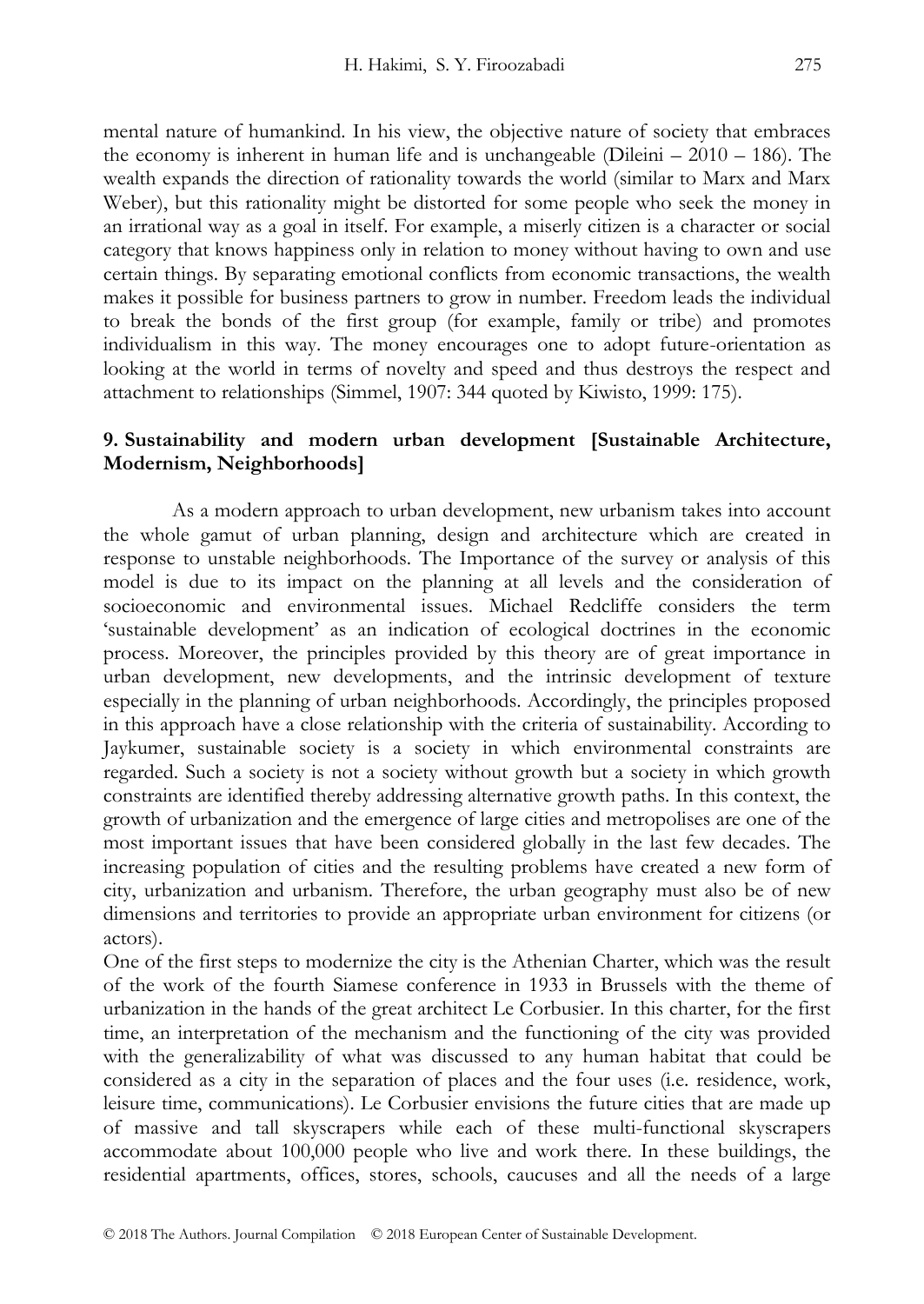neighborhood are provided. The inhabitants of these complexes are far from the smoke and traffic noise of cars and instead enjoy sunlight and beautiful views.

Sustainable development is one of the issues that is now given much importance and is determined by the United Nations as the twenty-first century agenda. Sustainable development is a kind of development that will meet today"s needs without reducing the ability of the future generations to meet theirs. Obviously, we must ensure the welfare of the future generations through the conservation of natural resources and ecological systems. If the concept of sustainability is to improve the living standards, we must also exploit a part of today's natural resources. The concept of sustainable urban development is also the result of the environmentalist debate about the environmental issues, especially the urban environment, which was provided after the proposal of sustainable development theory to support environmental resources.

In fact, sustainable development is an appropriate development that pursues the goals of sustainable development in three main aspects and approaches to the future: 1. Environmental sustainability, 2- economic sustainability, 3- social sustainability. Thus, the realization of sustainable development requires the realization of all these aspects together.

Another important indicator for achieving sustainable development is the achievement of social sustainability, as the focus of sustainable development is human and human society and development without considering humankind is meaningless. In this regard, it is necessary to identify the environmental limitations of human activities in relation to cities and the implementation of design methods with these constraints. This theory focuses on the prevention of urban, regional and national pollution, reducing the capacity of local, regional and national production, support for recycling, the rejection of harmful developments and the elimination of the gap between the poor and the wealthy. In addition, the means to achieve these goals are urban, rural, regional, and national plans according to the law controlling the uses in urban or rural areas (Ziari, 2001). The level of urban sustainability shows the quality of life in cities. Understanding the situation of neighborhoods and the bottlenecks in their development in terms of sustainability and sustainable development is one of the issues recently addressed by the urban planning culture.

Accordingly, four characteristics of sustainable development can be identified: productivity (system dynamics), justice (the fair distribution of opportunities), flexibility (the restoration or maintenance of the level of productivity in irregularities) and stability (the capacity of the community for the future use). The result is a development pattern that must have the ability to adapt to a range of social and economic changes and cultural values of the society over a period of time. In this regard, modern urbanization is somehow the direction of the postmodern generation and the urban planners and developers. At the same time, new urbanism pays particular attention to the planning and design at the neighborhood level (public space) and the adjacent unit that shares some values with the criteria of sustainability in public places. The perspective of sustainable development refers to the dissatisfaction with the results of economic development and economic growth in cities from the ecological point of view. Hence, sustainable development means meeting the needs of the present generation without harming the ability of the next generation to meet its needs. In order to achieve a desirable sustainable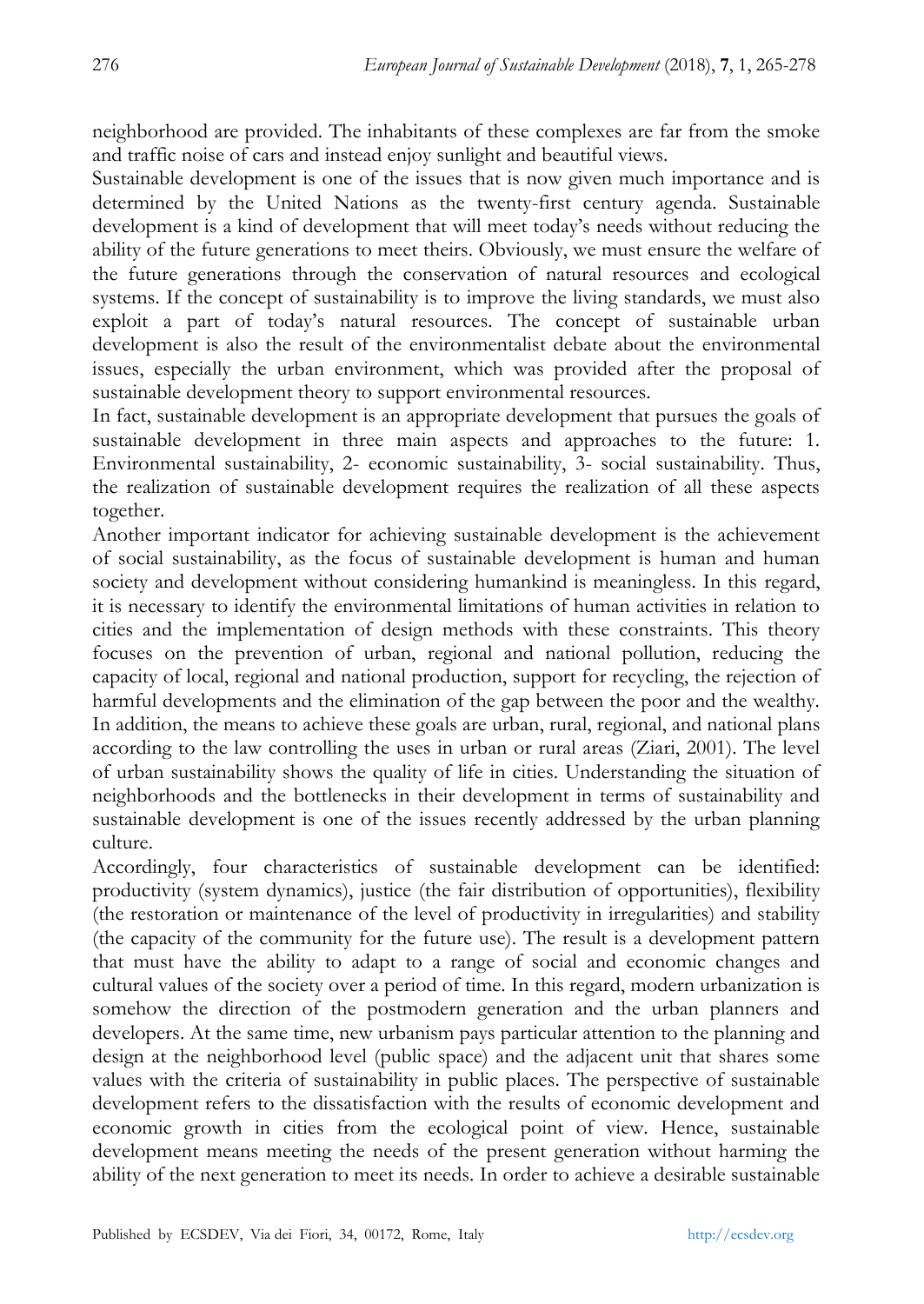growth policy, Terner believes that sustainable development should be such that it will prevent the destruction of natural-national capital and reserves, while adopting a real per capita income growth rate.

Although the category of sustainability is very idealistic, its comprehensiveness is broad enough to be considered at different levels of the city. Considering the issue of sustainable urban development in modern urban planning and the widespread attention that it receives, the consideration of planning and design based on sustainability at the level of neighborhoods and the architecture derived from this fact is an important topic in recent years because the achievement of goals is more tangible at micro levels.

## **10. Conclusion**

Today"s world is a technological and cybernetic world. The world is surrounded by a variety of media, which are rapidly changing and evolving. Modern urban development is one of the challenges of the twenty-first century. The rapid growth and expansion of urbanization have consequences for urbanism in a new age. As a real need for citizens, urban activities are among the most important requirements even in the virtual world. Information technology is the best tool for the development of justice among people without any exception. Especially in this century, the life experienced in the virtual space is an integral part of citizenship. The use of virtual space is presently an undeniable necessity of nature. The effective application of information technology in the field of urban design and architecture and planning involves the identification of opportunities and constraints, the formulation of proper planning, taking into account social and economic factors along with the provision of technological, communicative, televised, legal, and executive infrastructures. Therefore, development in the true sense of the word must have many characteristics including an acceptable goal, inclusiveness, conformity to ethical norms and desires to be labeled as the development of the city.

If we want any progress in urban sustainability, it is necessary to establish a communication between the city"s form and some of its elements on all geographical scales. A very common definition of sustainable development is provided by WCED, according to which the development is the ability to respond to the current needs without reducing the ability of the next generations to meet their needs.

What is certain is the main factor behind the success of a sustainable urban development which is known as technology. Every day, new versions of mobile technologies and communications are sent to the markets with a variety of capacities. It is imperative to maintain the advantages of competition and making profit and reap the benefits of using modern technologies under a specific work model.

What is concluded from this research is that the city is related to architecture and architecture depends on humans while they depend on their environment (natural environment – technology). Given the prominence of the virtual world and the application of the simulated space as a non-objective reality, the architecture derived from human thinking has opened its place in this high-risk atmosphere and uses technology as a means of emergence in the world of objective reality. Then, the city takes its body from the humans and architecture which is a human-constructed mentality. The city is not an exception to this rule and cities must also view technology as a tool and use